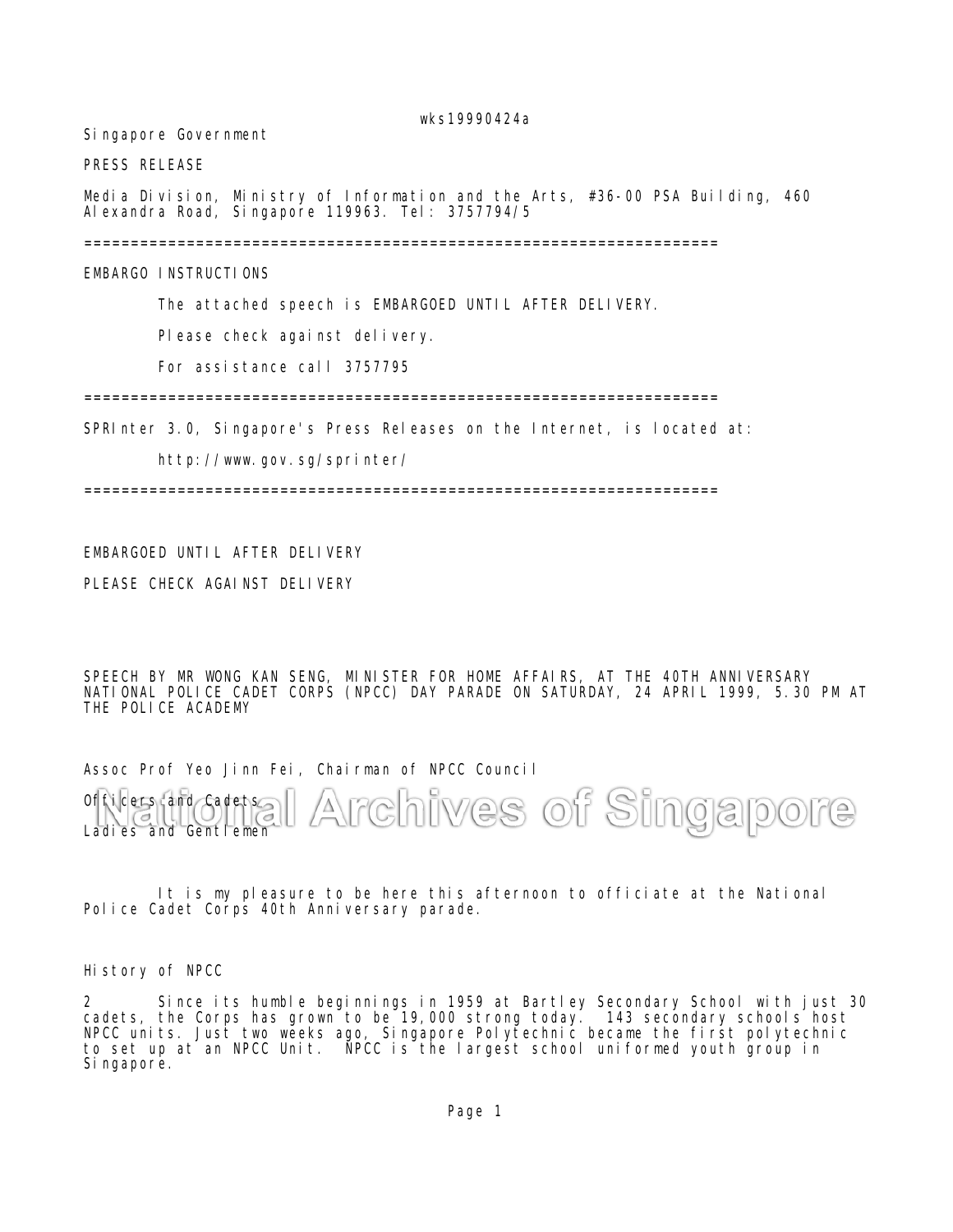## wks19990424a

NPCC is a part of the Home Team

3 Over the last four decades, the NPCC has trained more than half a million cadets. NPCC estimates that it has trained 540,995 cadets from 1959 to 1999. Its cadets have gone on to serve the nation in many ways. The Principal of Raffles Institution, Mr Wong Siew Hoong; the Principal of ACS (Barker Road), Mr Ng Eng Chin; and Member of Parliāment Dr Teō Ho Pin were NPCC cadets. TCS stars Jacelyn Tay and Gurmit Singh were also in the NPCC. Your Council Chairman, Associate Professor Yeo Jinn Fei, was a NPCC cadet too.

4 NPCC's aim of inculcating in cadets key values like discipline, integrity and civic consciousness has stood the test of time. These values remain as relevant today when Singapore has undergone so much change, as they were decades ago.

5 The NPCC Vision is to "mould the builders of a safe and secure home." This captures what NPCC seeks to do – mould its cadets and prepare them to play a part in keeping Singapore safe and secure. It is therefore no surprise that through the years, many NPCC cadets have gone on to join the Police Force as regular police officers.

6 The NPCC is as much a part of the Home Team as it is part of the Singapore Police Force. We all share the vision of making Singapore a safe and secure best home. The NPCC has been one of the Home Team's key links to reaching out to our youth in secondary schools.

Future Challenges of the NPCC

I pose two challenges to the NPCC as you celebrate your 40th birthday.

8 The first challenge is to work towards realising the NPCC vision. The NPCC's vision was crafted last year. The process involved all NPCC officers and cadets. The next step is to ensure that NPCC's programmes help realise this vision. Your officers and cadets should not only internalise this vision, but also know how they can contribute towards it.

9 The second challenge is to remain relevant and responsive to changing times. The NPCC has to look into new ways of training the cadets and moulding their character. Our education system has undergone tremendous changes to stay ahead of the times. Today, there is much emphasis on education beyond the classroom, for example, through learning journeys, creative thinking and information technology. The NPCC should similarly look for creative ways to contribute to the education and character development of its cadets.

10 This is all the more important with the increasing importance placed on extra curricular activities in schools. Students today have a wide variety of ECAs to choose from. They are discerning and in some ways more demanding. The NPCC has to strive hard to maintain its position as a premier uniformed youth